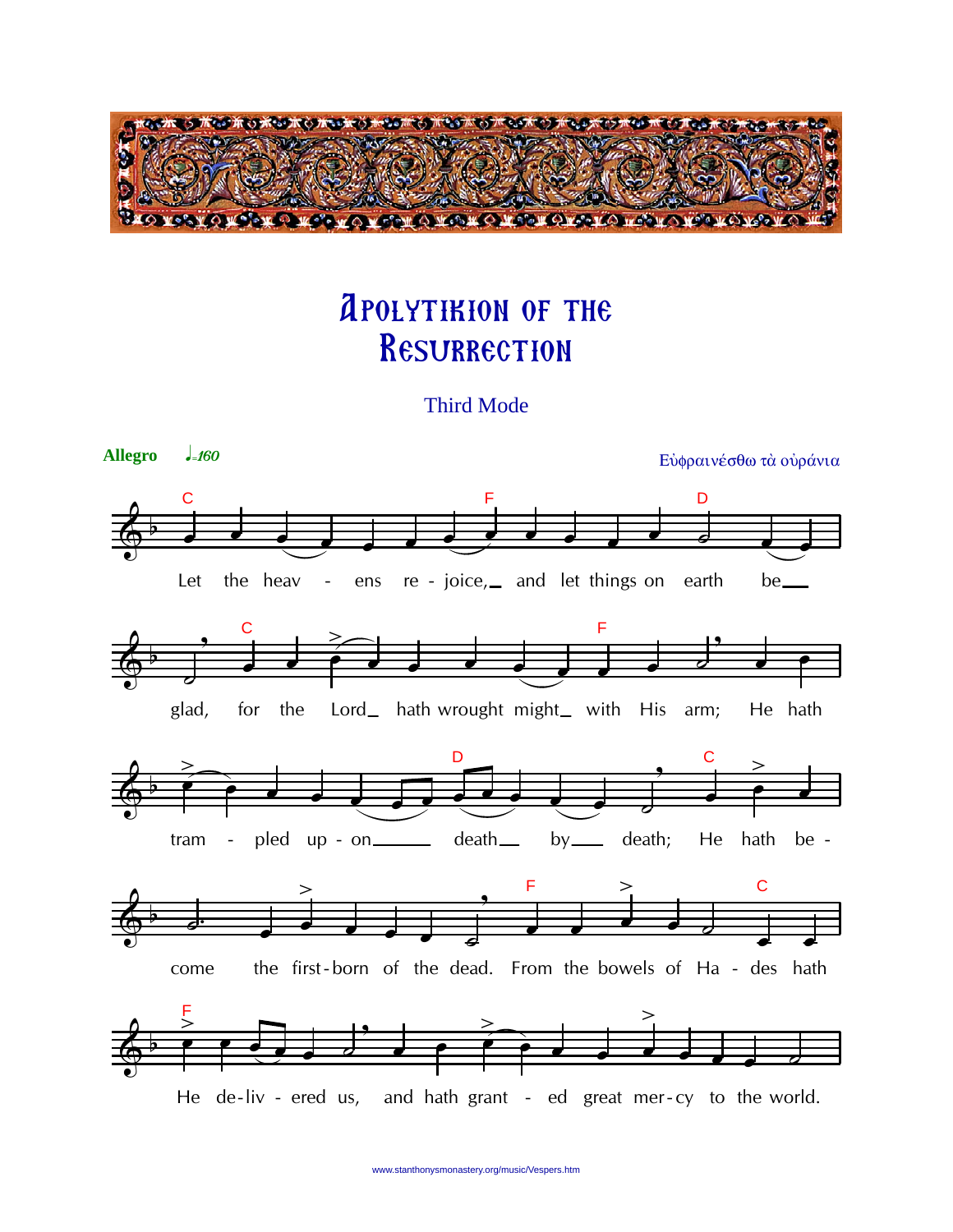

## **Resurrectional Theotokion**